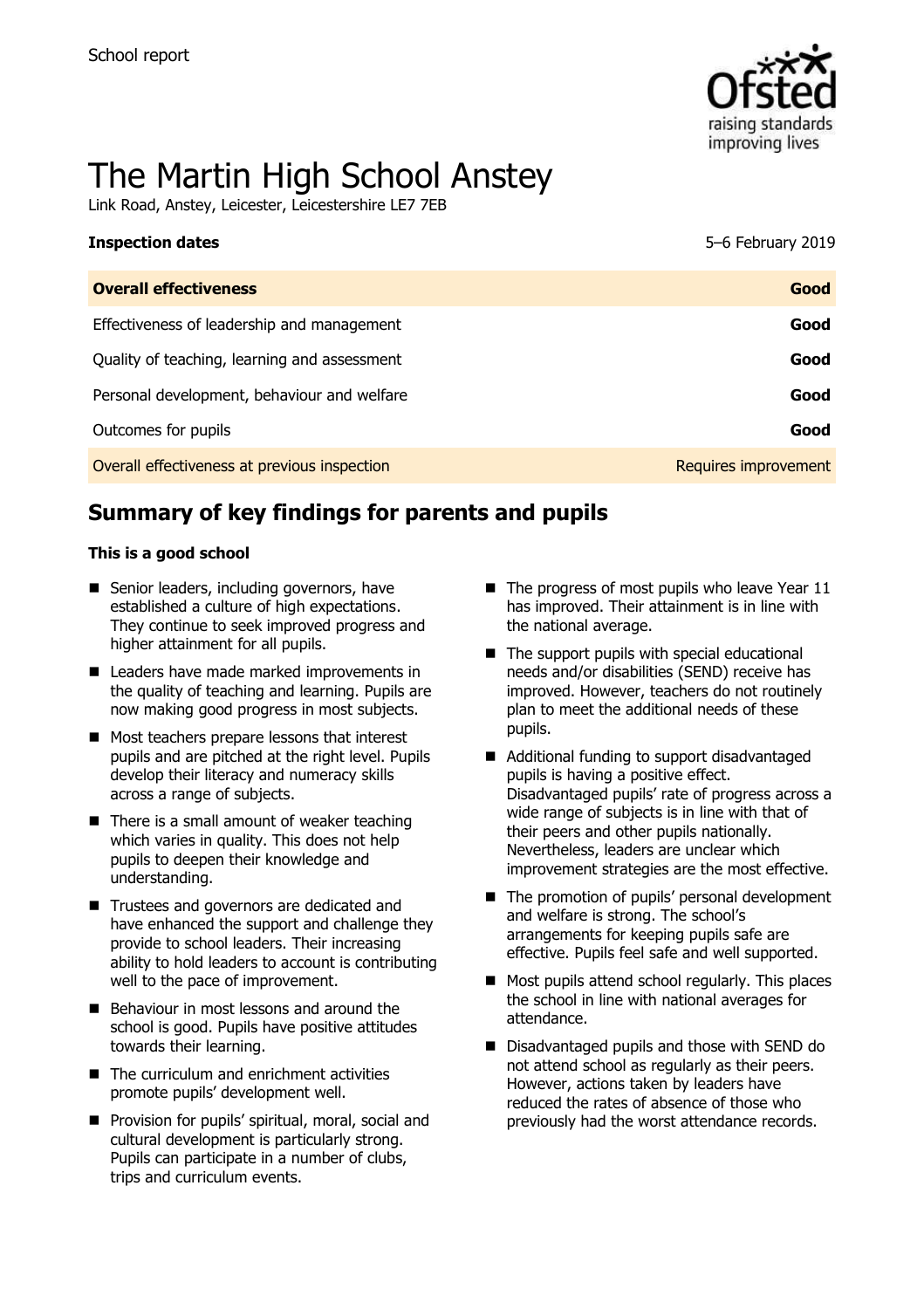

# **Full report**

### **What does the school need to do to improve further?**

- Improve the quality of leadership and management so that all pupils, particularly pupils with SEND, make even better progress by:
	- ensuring that all teachers use the information provided to them by the special educational needs coordinator (SENCo) to plan and deliver lessons that meet the additional needs of pupils with SEND
	- redrafting and evaluating plans to spend additional funding to support disadvantaged pupils so that leaders have a thorough understanding of those strategies that work and those that do not
	- eradicating the weaker teaching that varies in quality.
- **Improve pupils' learning and progress by ensuring that all teachers consistently provide** opportunities for pupils to deepen their knowledge and understanding.
- Improve the attendance of disadvantaged pupils and those with SEND so that rates of persistent absence reduce quickly.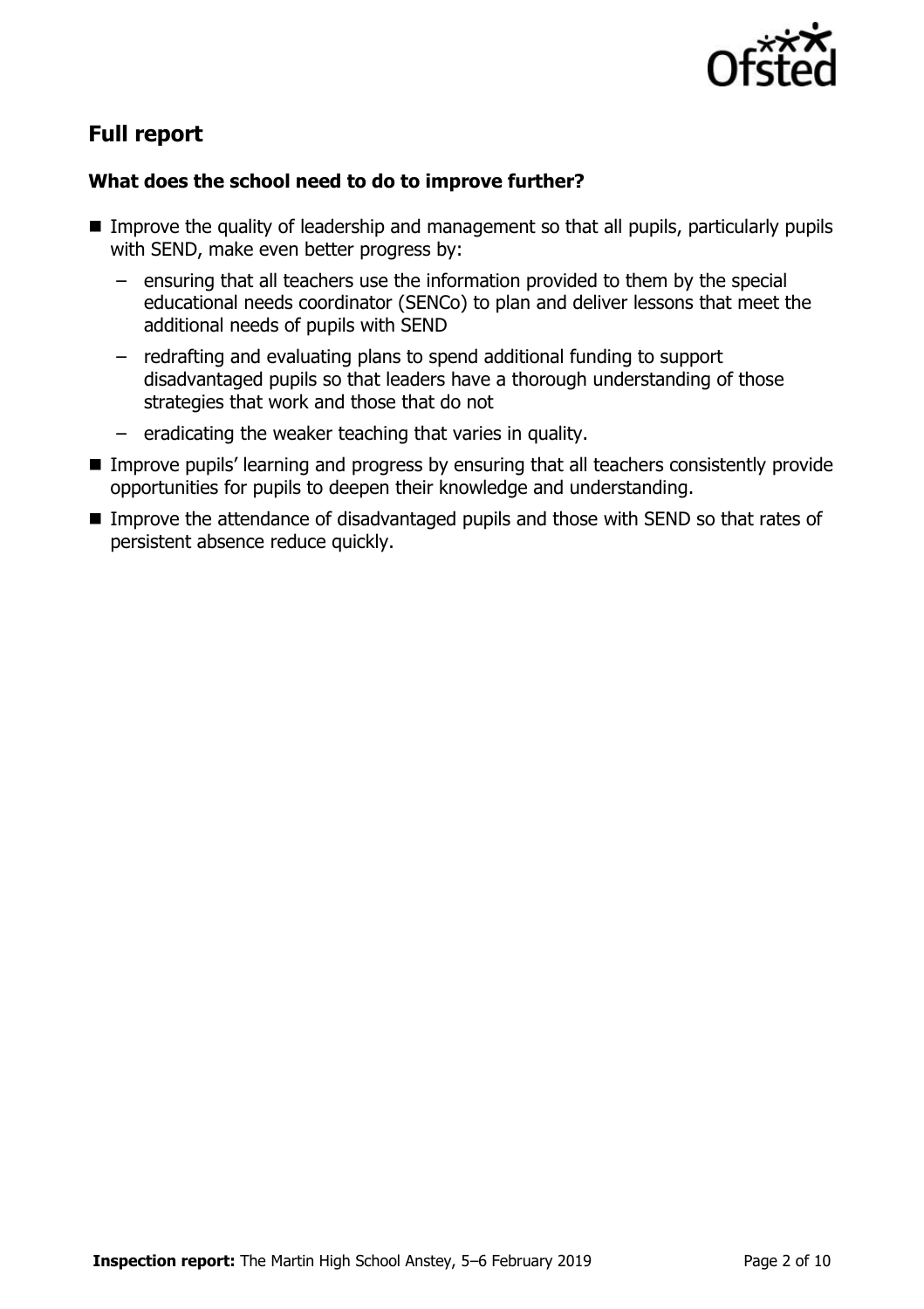

# **Inspection judgements**

#### **Effectiveness of leadership and management Good**

- Leaders set high expectations and ambition for the pupils in the school. Pupils and staff benefit from an inclusive atmosphere and a culture that supports pupils.
- Since the previous inspection, the school has joined the Lionheart Academies Trust (LAT) and the headteacher has become the executive headteacher. She now shares her time with another school in the trust and she is ably supported by an associate headteacher. The school leaders are supported well by their partnership within the trust although it is too early to see impact of much of this yet.
- The executive headteacher places emphasis on building respectful relationships at every level in the school. She is determined that all staff will follow her example and, consequently, relationships between staff and pupils are strong.
- School leaders know the school's priorities for improvement well. As a result, they have quickly addressed the challenge of below-average key stage 4 results in some subjects including English and mathematics. Consequently, pupils currently in school are making better progress than in the past.
- Many new teachers have joined the school since the previous inspection. They are well supported by leaders and morale is high. This has contributed to most pupils making good progress.
- The quality of subject leadership is strong and improving. Heads of faculty have worked closely with senior leaders to develop a clearer understanding of the standards they should expect from their teams. This, and additional leadership support from the trust, is contributing to stronger progress in English, mathematics and science.
- Leaders have been successful in improving the quality of teaching since the previous inspection. They make accurate evaluations of the quality of teaching across the school. Consequently, leaders are aware of the small amount of weaker teaching that still needs to be eradicated.
- Leaders gather assessment information about pupils' attainment and progress effectively. They use this to plan further improvements. Leaders are implementing an age-related assessment scheme at key stage 3 brought in by the trust, but it is too early to see the impact of this.
- Staff at all levels take part in formal and informal training programmes to improve their skills. They take advantage of joint professional development opportunities across the schools in the trust. For example, some staff are working on research projects to deepen their understanding of how pupils learn best. Newly qualified teachers receive effective support as they begin their careers.
- The curriculum has been carefully thought out by leaders. It includes strong careers guidance that helps pupils make informed decisions about their futures. It is implemented with care and is leading to pupils making good progress and supporting their social, moral, spiritual and cultural development. The trust is supporting the school with curriculum materials in a range of subjects at key stage 3. Year 7 pupils are benefiting from additional teaching in English, although this has only recently been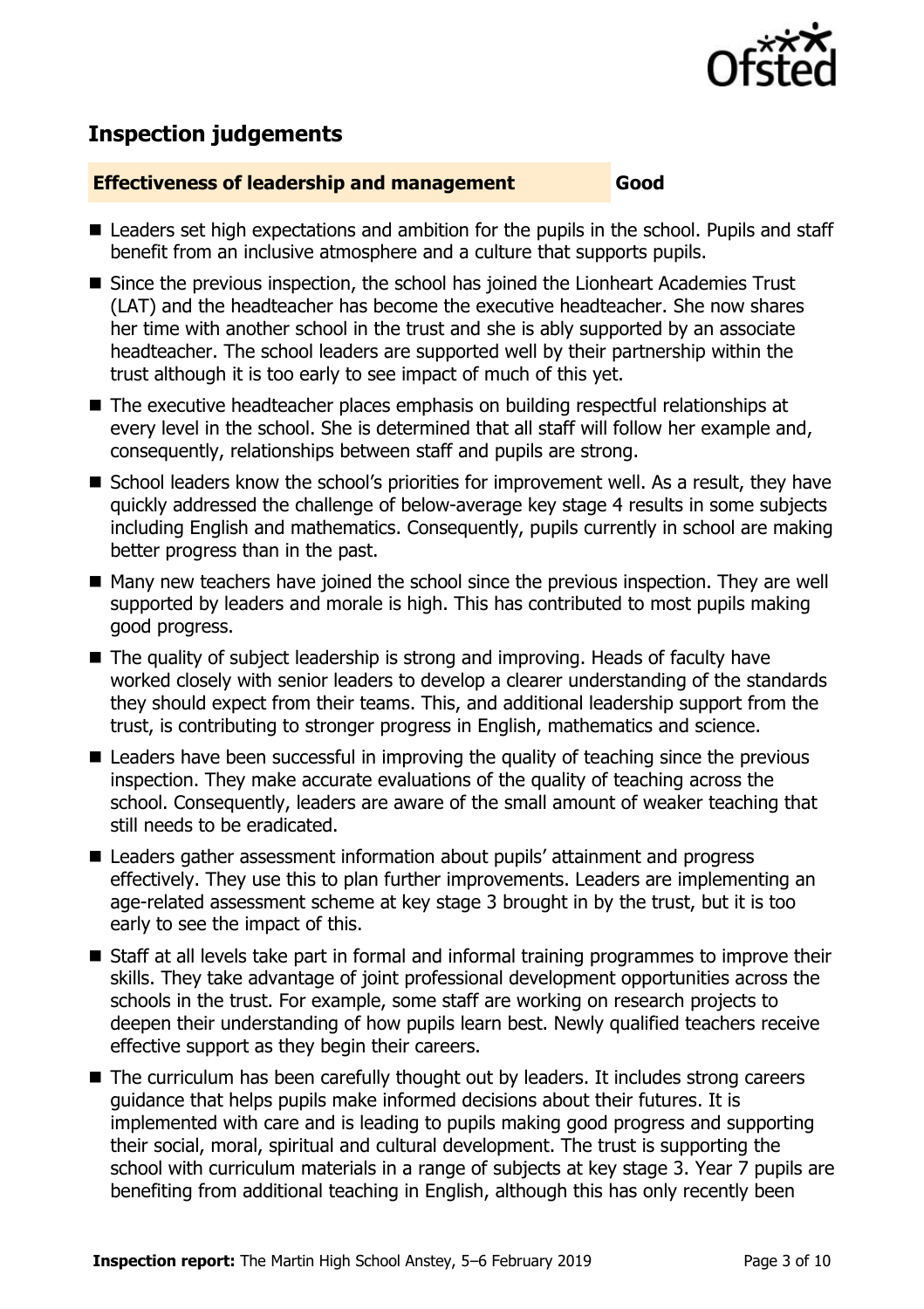

introduced. This is evident from observations of their learning.

- **Pupils take part in a wide range of extra-curricular activities. These include activities in** most subject areas and many different sports and artistic clubs. These enrichment opportunities and the many educational trips available help pupils to look beyond their immediate surroundings.
- Leaders use additional funding to support disadvantaged pupils well. Across the school, disadvantaged pupils make progress that is in line with their peers. However, leaders' plans and evaluations relating to additional funding are not sufficiently sharp to enable them to determine which strategies have the most effect on disadvantaged pupils' learning.
- **Pupils with SEND are making better progress following recent changes in leadership.** Plans to support these pupils are accurate and helpful although not all teachers make effective use of them. Consequently, most pupils with SEND do not make as much progress as they should.
- Senior leaders have carefully constructed the personal, social and health education (PSHE) programme to cover a suitable range of topics. This programme, along with other parts of the curriculum such as religious education lessons, is having a positive impact on pupils' understanding of fundamental British values.
- **Pupils are prepared well for life in modern Britain and beyond. Pupils talk to** each other respectfully about sensitive topics. This includes discussions about differences in cultures and faiths.

#### **Governance of the school**

- The school joined the LAT in September 2018 and the trustees have brought a renewed vigour to local governance. The local governing body (LGB) has adapted well to its new role since joining the LAT. They are clear about their changed responsibilities although their oversight of additional funding is not sharp enough to ensure improved progress for these pupils.
- Governors' vision for the school, and that of the trust, is ambitious. They are determined to provide the best opportunities for pupils to succeed in all aspects of life. Governors are committed to providing excellence for the pupils and ensuring that the school plays an integral part in the local community.
- Governors have a clear understanding of the strengths and weaknesses in the school, although their evaluation of these is too optimistic at times. They clearly understand how the GCSE results compare with all schools nationally. Governors make regular visits to the school and talk to staff and pupils. They scrutinise leadership reports and ask probing questions, allowing them to hold senior leaders to account.

#### **Safeguarding**

- The arrangements for safeguarding are effective.
- Staff are well trained. They know their roles in keeping pupils safe and know what actions to take if they have a concern about a pupil's welfare. The culture to keep pupils safe is strong and school leaders and staff know pupils well. Pupils told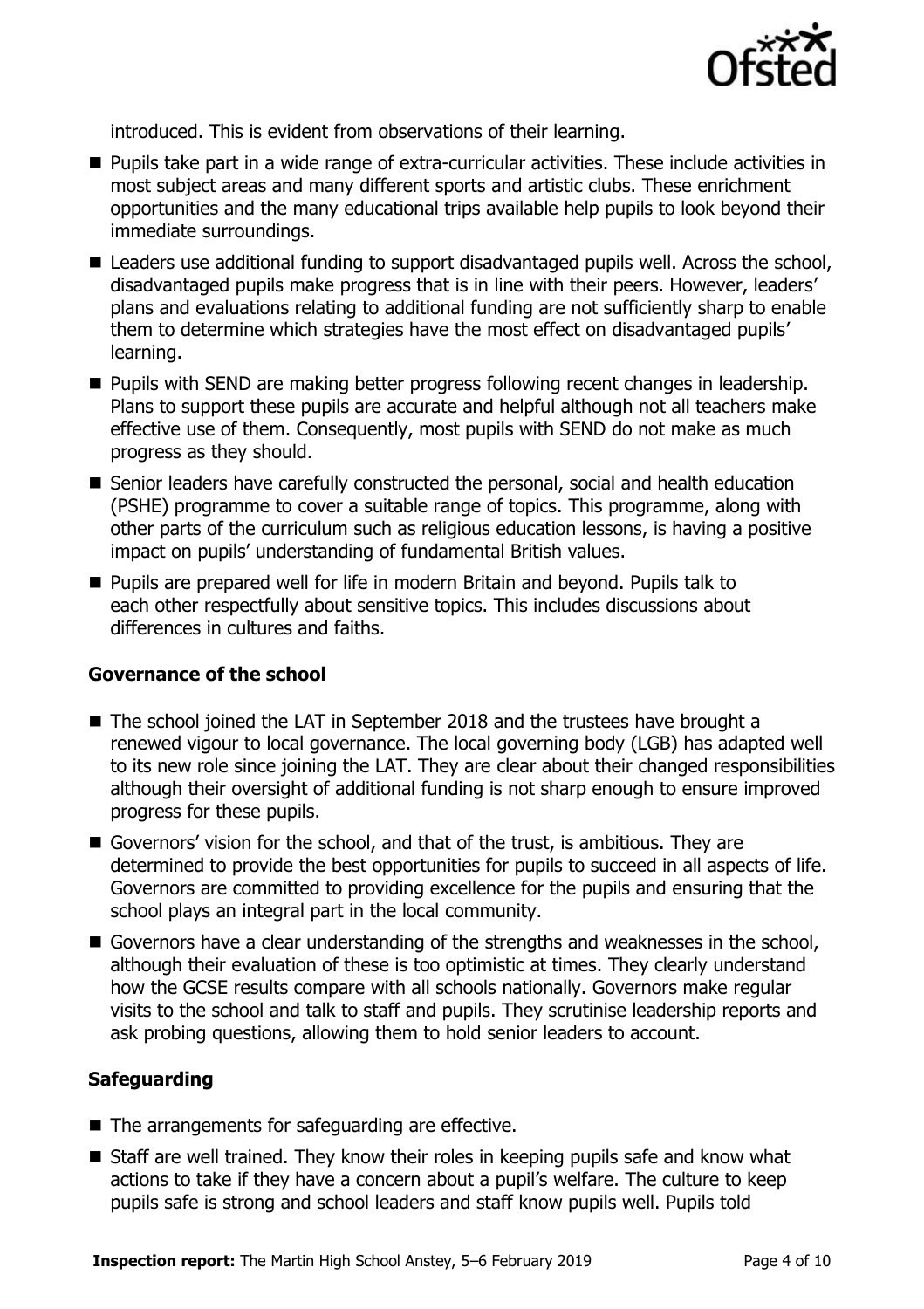

inspectors they feel safe and almost all parents who responded to Ofsted's online survey said that their children feel safe and happy at school.

- All safeguarding policies and procedures are up to date and reflect the latest national guidance. Appropriate checks are made on all staff to make sure they are suitable to work with children. Senior leaders make safeguarding a priority. They fully meet their statutory responsibilities. They keep detailed records of any concerns that are raised by staff and any subsequent action that is taken.
- **Pupils are taught about issues relating to safer internet use well. They are** knowledgeable about the risks to their own personal safety, because of the information they receive during assemblies and as part of the school's PSHE programme. Staff help pupils to understand the dangers of extremist behaviour and radicalisation.
- The school works closely with parents and carers as well as external agencies to ensure that procedures and practice keep pupils safe.

#### **Quality of teaching, learning and assessment Good**

- Teaching has improved. The quality of teaching and learning across the school is typically good. In most lessons, pupils are provided with work that is pitched at the right level and is sufficiently challenging. Pupils can practise and develop their skills of analysis and evaluation. Many good examples of this were seen in the pupils' English books.
- There is some highly effective teaching which leads to pupils making strong progress across the school. However, occasionally pupils are not given work that allows them to deepen their knowledge and skills or allows them to analyse or evaluate their learning in a timely manner. As a result, progress for pupils in these classes is weaker.
- Assessment information is more secure than at the time of the previous inspection. Parents receive more detailed information about their child's progress across a wide range of subjects.
- In most lessons, teachers use assessment well to judge when pupils need extra help and when to move them on to the next stage in their learning. As a result, they are making good progress over time.
- Teachers give pupils feedback in line with the school's assessment policy. Pupils value the feedback since this frequently tells them what they have done well and what could be improved. Inspectors saw many examples of helpful feedback in pupils' books, but this is particularly strong in English and science. Many teachers are providing time in lessons for pupils to make these improvements successfully.
- Relationships between teachers and pupils are particularly strong in most lessons. This leads to most pupils being confident and self-assured learners.
- **Inspectors saw some very effective questioning by teachers, which deepened pupils'** understanding and knowledge in a range of subjects including English, mathematics and science. In a geography lesson, the teacher skilfully used questioning to help pupils develop their understanding of why earthquakes occur.
- **Pupils'** exercise books show that most pupils take pride in their work. Handwriting is neat and pupils make a good effort in completing their work. This indicates pupils'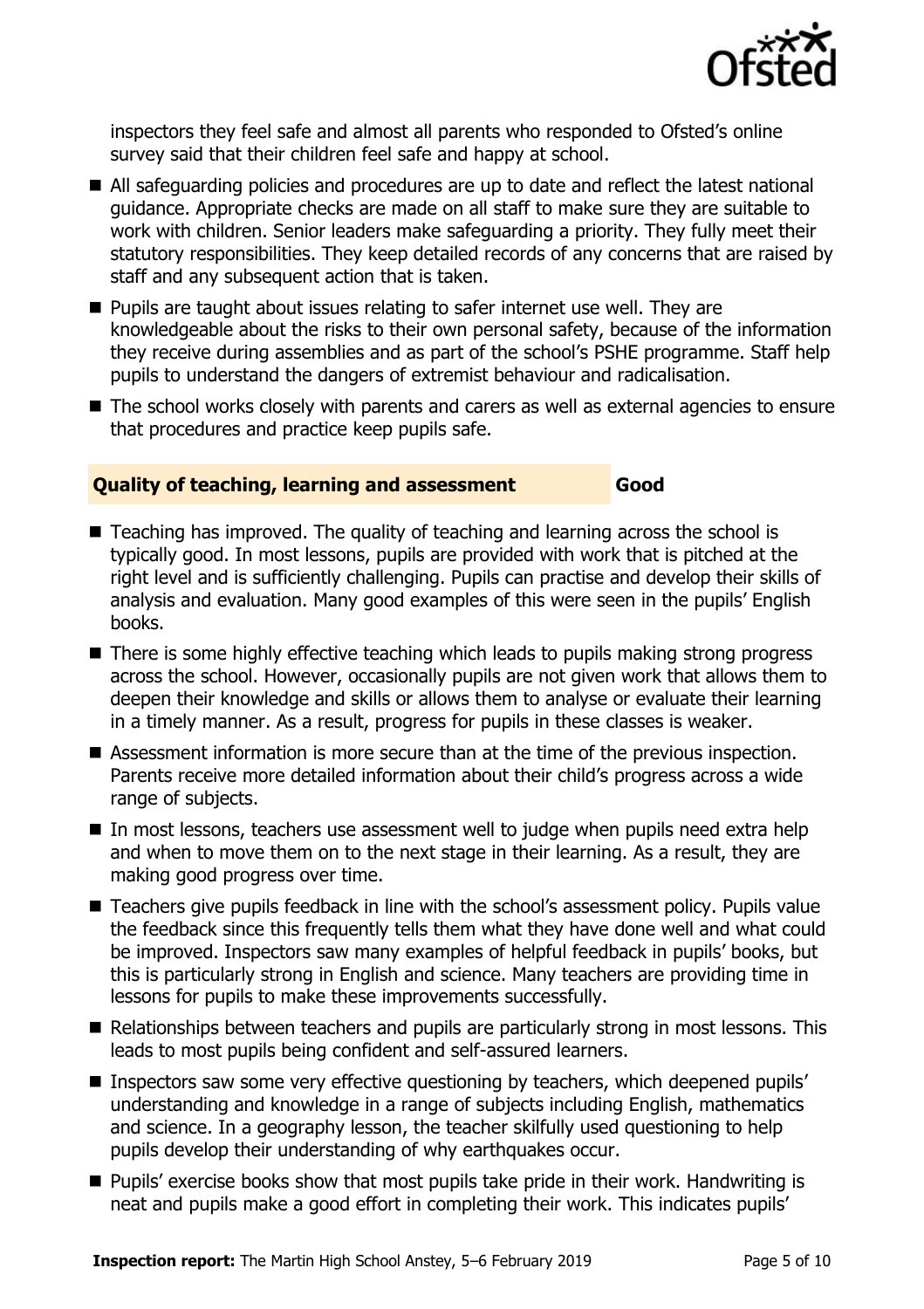

positive attitudes towards their learning.

■ Teaching for pupils with SEND is not yet consistent. Not all teachers use the information provided to them by the SENCo to plan and deliver lessons that meet the additional needs of pupils with SEND. Although improving, some teachers do not plan to meet the needs of the most vulnerable pupils in school. Consequently, rates of progress for pupils with SEND are not improving as quickly as they could.

#### **Personal development, behaviour and welfare Good**

#### **Personal development and welfare**

- The school's work to promote pupils' personal development and welfare is good.
- Pupils are courteous with staff and each other. Their physical and emotional well-being is developed well through the school's wider curriculum.
- **Pastoral staff know their pupils well. Pupils say that they value the support they receive** from staff, particularly in the 'Hub' inclusion centre.
- **Pupils feel safe. Bullying is rare and pupils say it is dealt with effectively if it happens.** Pupils treat each other fairly and inequality is not tolerated. Pupils are taught to respect each other's differences and treat all people equally. This is a supportive and caring community.
- $\blacksquare$  The few pupils who attend the alternative provision are served well by these arrangements. Pupils are safe, secure and learning well. Staff ensure that all checks on staff working at alternative providers have been carried out, and they also visit regularly to check on pupils' progress.
- Staff provide pupils with timely advice about their future careers. There are a range of enrichment activities to support the careers programme including local employers coming into the school, an apprenticeship week and women into science and technology event. Pupils are aware of the range of possible career pathways when they leave this school aged 16.
- **Pupils'** positive attitudes to their learning are having a good impact on the progress they make. However, for a small minority of pupils, this is not the case and they make less strong progress.

#### **Behaviour**

- The behaviour of pupils is good. Classrooms are calm and pupils respect each other's views and pay attention to their teachers. Typically, lessons proceed without interruption because low-level disruption is rare.
- **Pupils'** conduct around the school is polite and friendly. Pupils show good manners towards each other, staff and visitors. The school is an orderly environment. The headteacher sets an example to all staff and pupils by modelling courtesy and respect well. There is little litter or graffiti.
- Teachers apply the school's behaviour policy consistently. Pupils understand the school's expectations of their behaviour. Where pupils find it difficult to meet these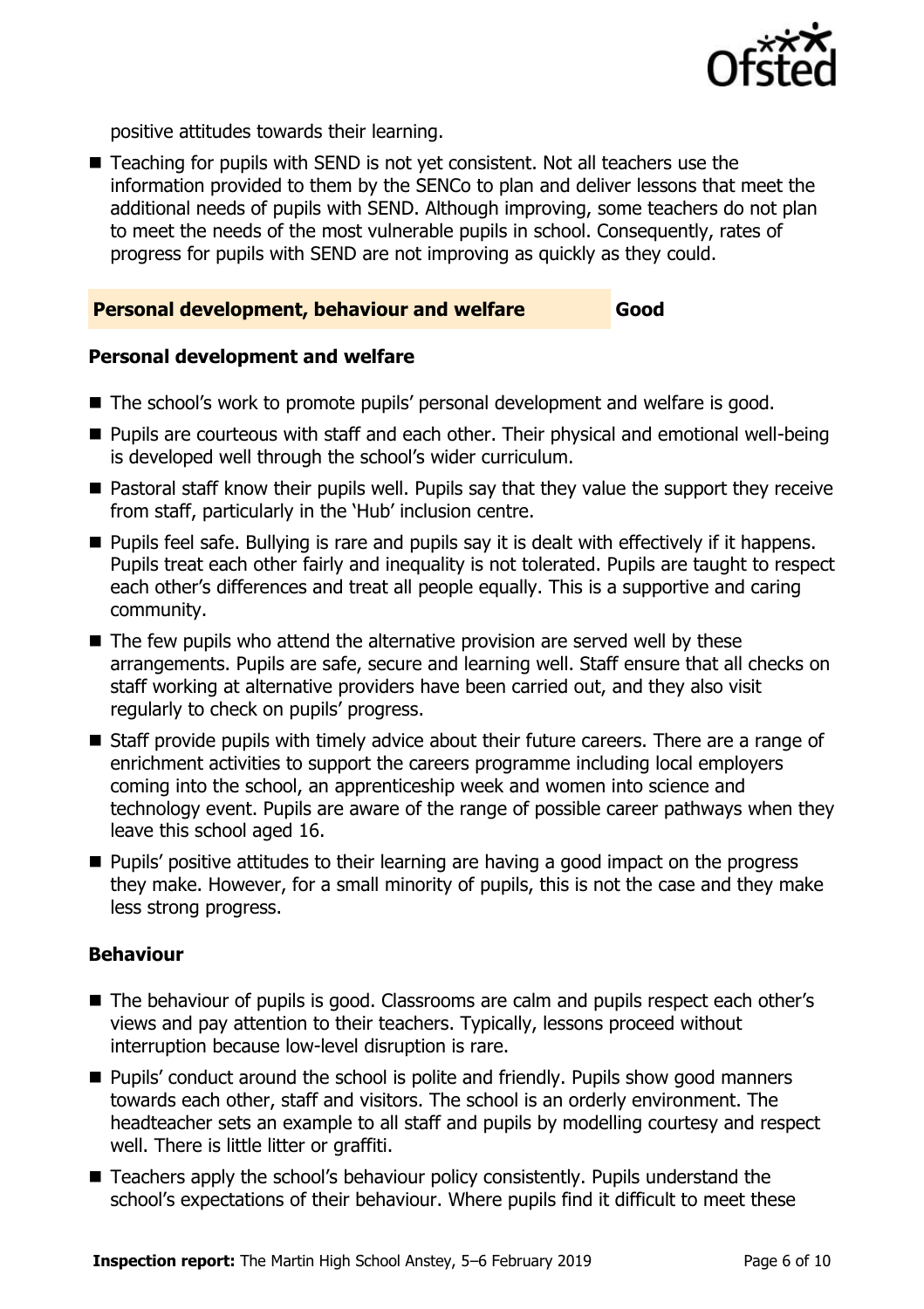

expectations, teachers help them to improve their conduct. The number of exclusions of pupils increased in the autumn term this year due to higher expectations being introduced. However, exclusions are now falling back to their historically low levels.

■ Although most pupils attend school regularly, rates of persistent absence for disadvantaged pupils are too high. Although staff act quickly if there are concerns with attendance, this is not having enough impact on reducing absence for these pupils.

#### **Outcomes for pupils Good Good**

- In 2018, at the end of Year 11, progress in English, mathematics and science was broadly average, demonstrating a significant improvement over the past few years.
- Current pupils' work shows that they are making strong progress across a range of subjects and year groups. This includes disadvantaged pupils, who were not achieving as well at the time of the previous inspection.
- **Pupils'** work in key stage 4 shows that they are making better progress than previous cohorts; this includes in English, mathematics and science. This is also the case for pupils in key stage 3, where progress is strong.
- Information about current pupils' attainment and progress is accurate. School leaders work with other schools, including within the trust, to check pupils' work and to confirm their internal assessments of pupils' attainment.
- The progress made by pupils with SEND is improving because of the impact of leaders on developing tailored provision to meet their needs. Staff are now more aware of these pupils' individual requirements, although progress for these pupils is not improving as quickly as it could.
- **Pupils who attend alternative provision are attending regularly and are making good** progress because of the good support they receive.
- As a result of strong advice and guidance, pupils' curriculum choices as they start key stage 4 are appropriate. The vast majority of pupils are well prepared for the next stages of their education or training.
- Disadvantaged pupils' progress was below that of other pupils nationally in 2016 and 2017. However, in 2018, the progress of this group of pupils was broadly in line with others in the school and nationally. Inspection evidence shows that the progress made by disadvantaged pupils currently in the school is improving, particularly for pupils in key stage 3.
- $\blacksquare$  Pupils who join the school with low levels of attainment in Year 7 are given extra help to improve their English and mathematics skills. The additional help the school provides for these pupils helps them to quickly catch up with their peers.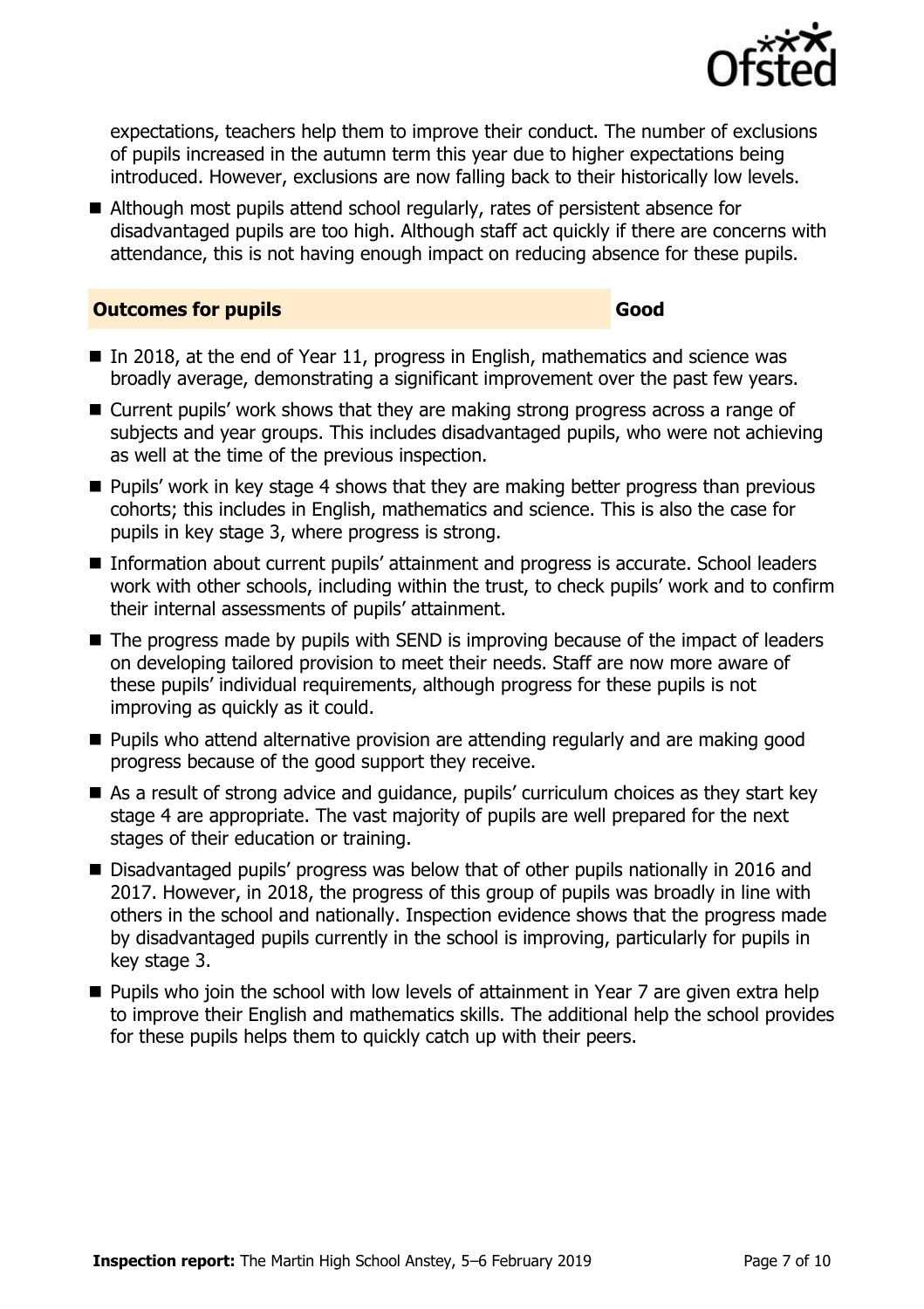

# **School details**

| Unique reference number | 137828         |
|-------------------------|----------------|
| Local authority         | Leicestershire |
| Inspection number       | 10057655       |

This inspection of the school was carried out under section 5 of the Education Act 2005.

| Type of school                      | Secondary<br>Comprehensive          |
|-------------------------------------|-------------------------------------|
| School category                     | Academy converter                   |
| Age range of pupils                 | 11 to 16                            |
| <b>Gender of pupils</b>             | Mixed                               |
| Number of pupils on the school roll | 716                                 |
| Appropriate authority               | Board of trustees                   |
| Chair                               | Pam Whitehead                       |
| <b>Headteacher</b>                  | Laura Sanchez                       |
| Telephone number                    | 01162 363 291                       |
| Website                             | www.martinhigh.org.uk               |
| <b>Email address</b>                | suzanne.greenhill@martinhigh.org.uk |
| Date of previous inspection         | 15-16 November 2016                 |

#### **Information about this school**

- This is a smaller than average-sized secondary school.
- The school joined the Lionheart Academies Trust in September 2018.
- The overall responsibility for the school lies with the board of trustees. Each school within the trust is governed by a local governing body.
- The vast majority of pupils are of White British heritage.
- The proportion of pupils with SEND is in line with the national average.
- $\blacksquare$  The proportion of disadvantaged pupils is below the national average.
- The school currently uses five alternative providers: Melton Behaviour Partnership, Youth Education Project Ltd, Trans4m, Rugby Works and Pedestrian.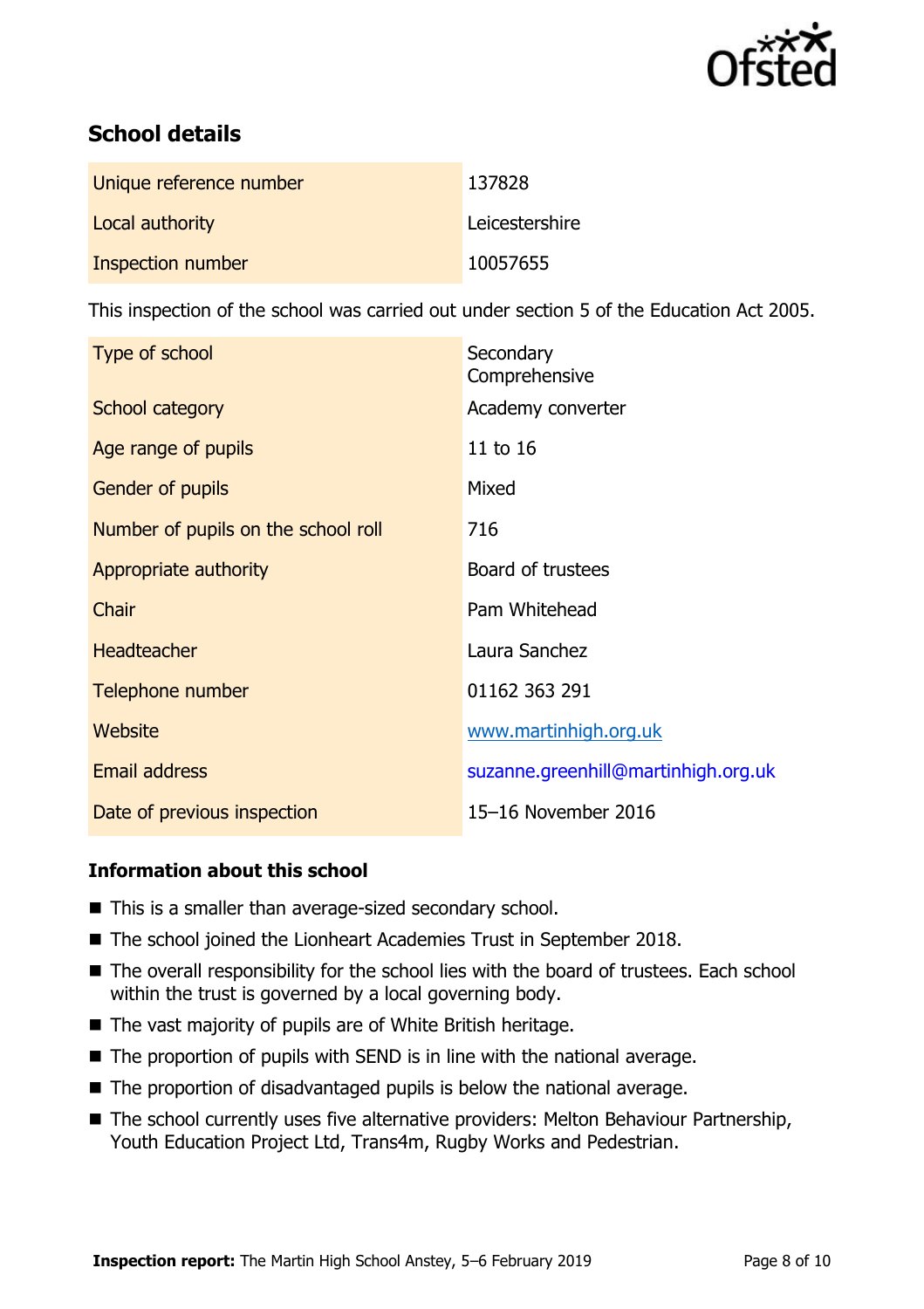

## **Information about this inspection**

- Inspectors visited 39 parts of lessons, 22 of which were seen jointly with senior leaders. Inspectors made short visits to tutor time and an assembly.
- Inspectors observed the behaviour of pupils at break and lunchtime and as pupils moved around the school.
- Inspectors scrutinised, in detail, a range of pupils' books in a range of subjects.
- **Inspectors held a number of meetings with the executive headteacher, senior and** middle leaders, the chair of the trustees, the chair of the local governing body and other governors.
- **Inspectors spoke with a wide range of pupils from all year groups in meetings, in** lessons and around the school at break and lunchtimes.
- The inspection team looked at a wide range of the school's documentation, including the school's evaluation of its own performance, the school action plan, data on pupils' attainment and progress, attendance and behaviour records, safeguarding procedures, evaluations of the quality of teaching and the minutes of the governing body meetings.
- Inspectors took account of the 98 responses to Ofsted's online Parent View questionnaire, the 94 free-text comments from parents, the 40 responses to the online staff questionnaire, and the three responses to the online pupil questionnaire.

#### **Inspection team**

| Jamie Clarke, lead inspector | Ofsted Inspector |
|------------------------------|------------------|
| <b>Harkireet Sohel</b>       | Ofsted Inspector |
| <b>Kathryn Hobbs</b>         | Ofsted Inspector |
| <b>Alison Davies</b>         | Ofsted Inspector |